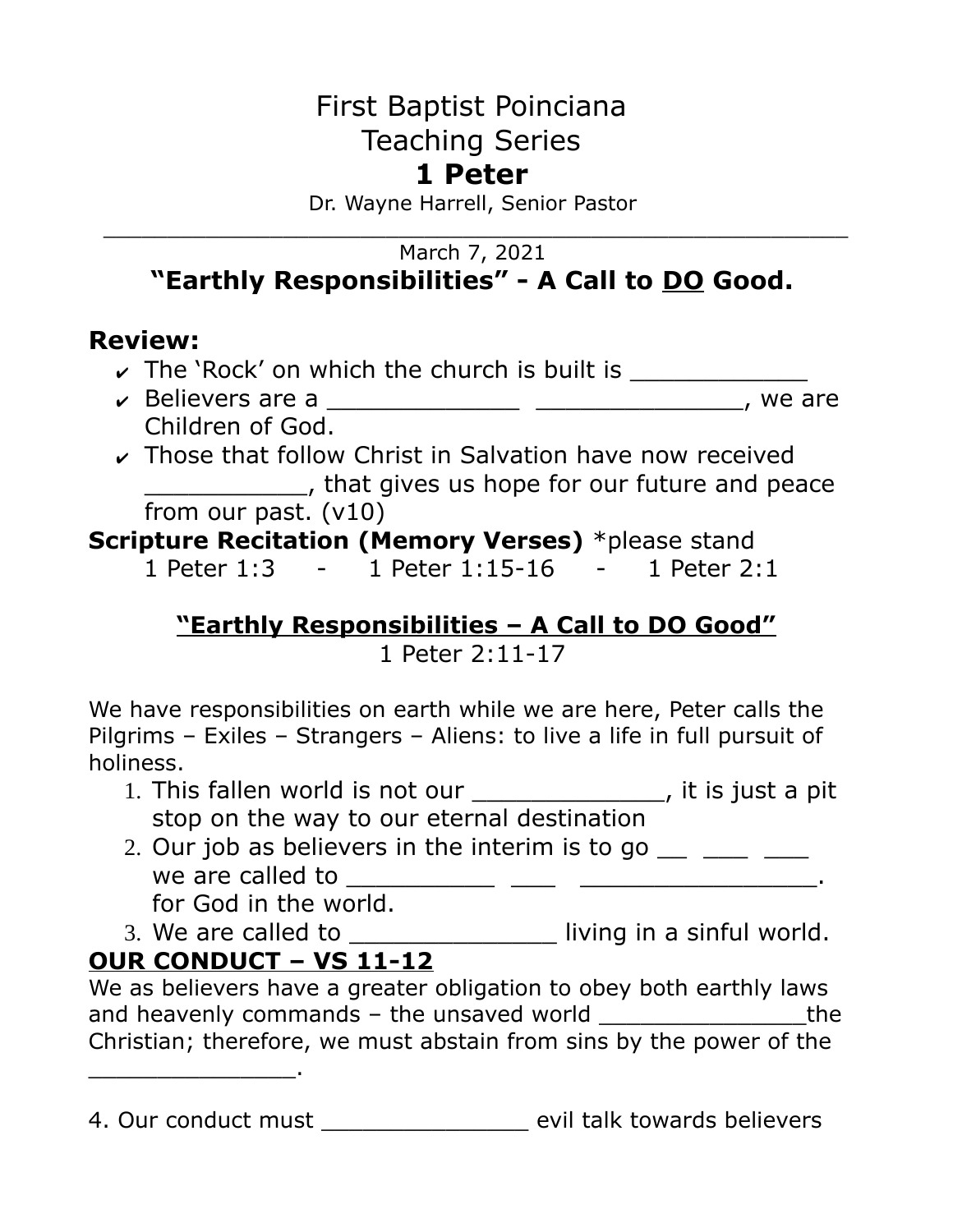# First Baptist Poinciana Teaching Series

#### **1 Peter**

Dr. Wayne Harrell, Senior Pastor \_\_\_\_\_\_\_\_\_\_\_\_\_\_\_\_\_\_\_\_\_\_\_\_\_\_\_\_\_\_\_\_\_\_\_\_\_\_\_\_\_\_\_\_\_\_\_\_\_\_\_\_\_\_\_\_\_\_\_\_

#### **Sin is a war against our soul.**

War is a military campaign – the plot is on, and you are the target. Fleshly lusts (Sinful desires) often seem to be \_\_\_\_\_\_\_\_\_\_\_\_\_\_\_\_\_\_\_\_ by means of spiritual warfare by which demonic soldiers constantly search out and try to destroy the Christians: *joy, peace, & usefulness.*

#### *In the midst of these battles we must strive to live HONORABLY.*

**VS 12. Word Study: Honorably** – in this passage we find the word honorably to mean: gracious, lovely, winsome, noble, and excellent – well disciplined.

#### ➢ **Why is this so important?**

VS12 – so that when they slander you (we can expect people to speak ill of us) as evildoers, they will

1. Observe your good works – We are call to  $\frac{1}{\sqrt{1-\frac{1}{n}}}\frac{1}{\sqrt{1-\frac{1}{n}}}\frac{1}{\sqrt{1-\frac{1}{n}}}\frac{1}{\sqrt{1-\frac{1}{n}}}\frac{1}{\sqrt{1-\frac{1}{n}}}\frac{1}{\sqrt{1-\frac{1}{n}}}\frac{1}{\sqrt{1-\frac{1}{n}}}\frac{1}{\sqrt{1-\frac{1}{n}}}\frac{1}{\sqrt{1-\frac{1}{n}}}\frac{1}{\sqrt{1-\frac{1}{n}}}\frac{1}{\sqrt{1-\frac{1}{n}}$ 

2. Glorify God on the day He visits - Your \_\_\_\_\_\_\_\_\_\_\_\_\_ matter.

(Matthew 5:15-16) our earthly ministry has purpose, to point others towards Christ, and bring Glory to God the Father.

3. Jesus was not messing around when he told us to be His \_\_\_\_\_\_\_\_\_\_\_\_\_\_\_\_\_\_\_ (Matthew 28:18-20; Mark 16:15; Acts 1:8; John 20:21) we are to  $\frac{1}{\sqrt{2\pi}}$  \_\_\_\_\_\_\_\_\_\_\_\_\_\_\_\_\_\_\_ with our faith and influence neighbors and communities for God.

**"on the day He visits"** - verse 12 teaches that *our good works can help lead the lost to Christ* and they will praise God on the day He visits them. Visitation speaks of redemption (Luke 1:68) Peter was teaching:

 $\mathbf v$  When the grace of God visits the heart of an unbeliever, they will respond with saving faith and glorify God because they have remembered the testimony of believers they have witnessed. *Those who choose not to believe will experience the visitation of God's wrath in the final judgment.*